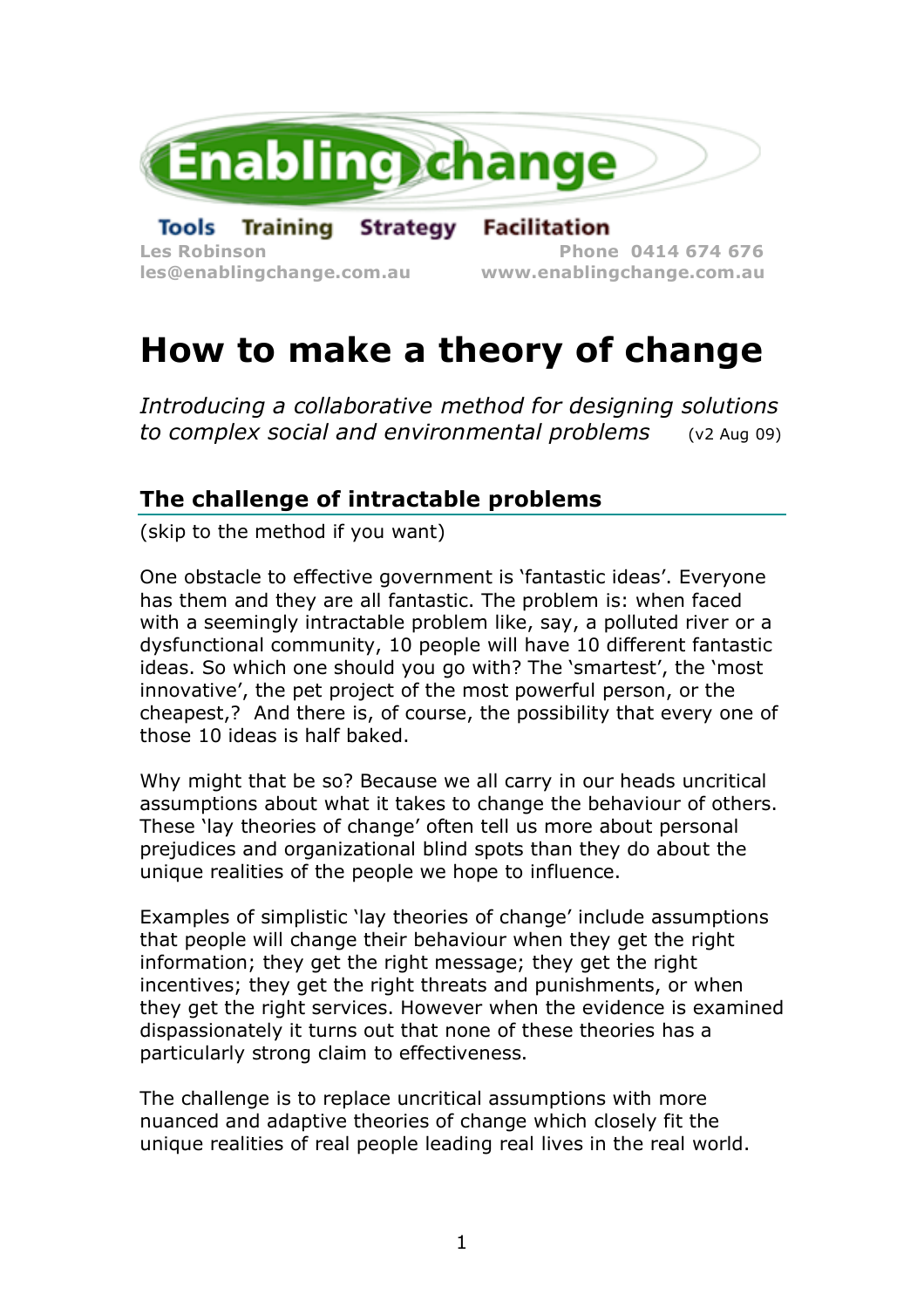The difficulty, however, is that intractable social, health and environmental problems are outrageously complex. They are the result of myriad poorly understood forces operating over great scales of time and space with politics and power never far below the surface. Their context is not just the individual but often broad social and institutional systems. Even defining a problem can involve uncertainty, conflict, ideology, power games and turf wars.

Solving complex problems is not like building bridges, doing accounting, or performing chemical experiments. There is never one best way. In fact, there may be no best way. Your program might, for instance, have to start as a series of experiments with uncertain outcomes, some worth building on, others not.

And then there is the human element. Every change program is a people change program. Success will depend on people leaving their comfort zones. No matter how fantastic your idea is, people will still need to believe in it, believe the risks are worth it, invest their passion, time and resources in it, and sustain their investment over many years. Experience tells us that this only happens when people have a hand in designing the program from the start.

And then there is entropy. You can't go backwards in time. Removing the causes of a problem is rarely an option. A community can't go backwards to a state of nature where there is no alcohol, TV, pornography, junk food or sexually transmitted diseases. A river valley can't go backwards to a natural state where there is no agriculture, forestry or irrigation. Hence the focus on 'the problem' found many analytic models (like as DIPSR and PRECEDE, for example) is not as helpful as it seems. The time and energy spent studying a problem may be better spent learning about (and being inspired by) other people's success in increasing the resilience of communities and institutions.

As a facilitator and trainer in change programs I faced a challenge. I needed a method of designing change programs that was suited to tackling complex social and environmental problems. I wanted one that could mobilise and process the contributions of diverse participants, that was scalable from small to large programs, that was outward looking and encouraged imagination, and that was enjoyable and simple so time-poor professionals could actually do it.

I this paper I'm sharing a process that's been evolved and tested in a many workshops over the last few years. I believe it provides a relatively simple, quick, engaging way to develop richly nuanced programs in complex, uncertain settings.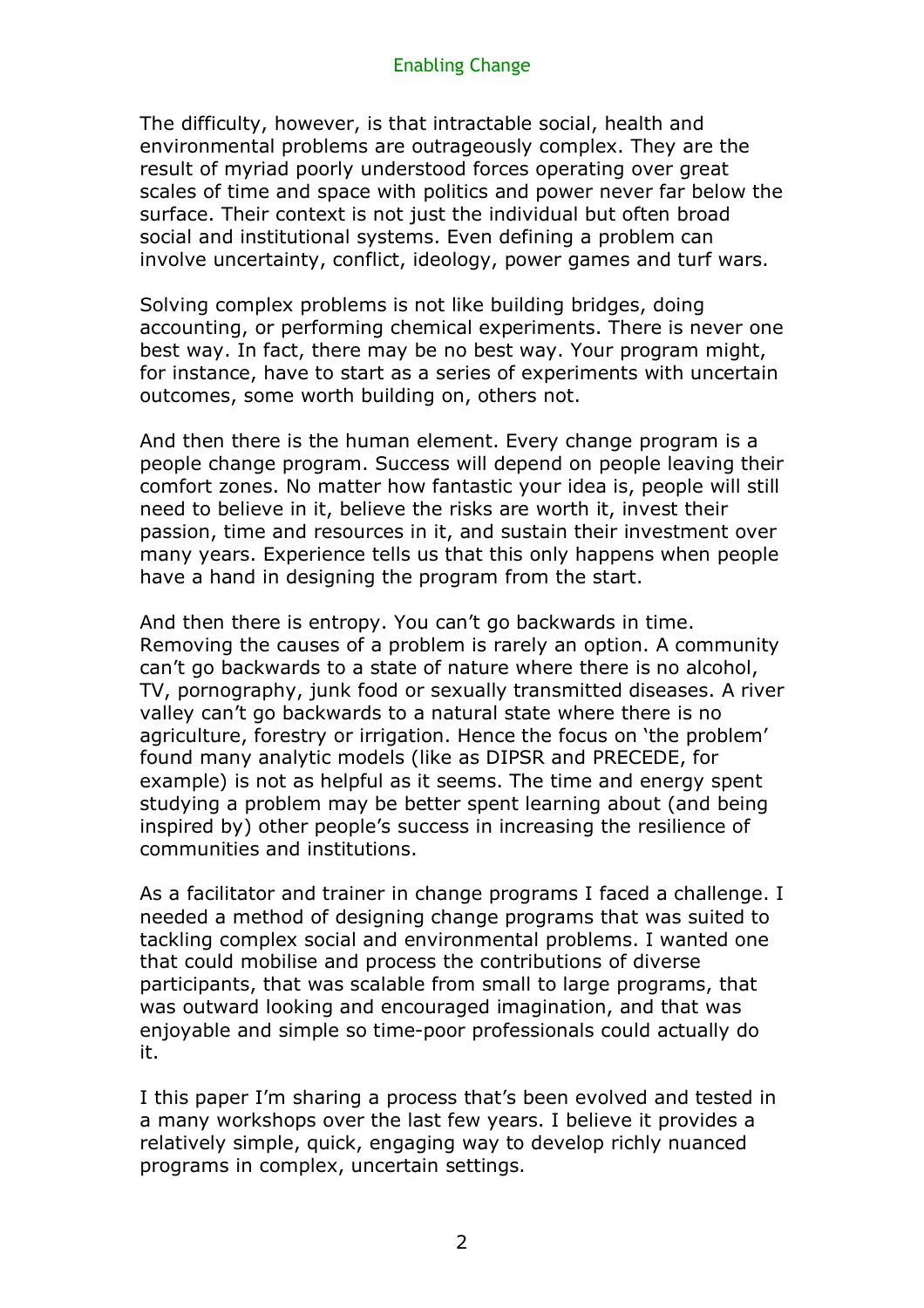You could use this as part of the full collaborative design cycle described in *CoCreate* manual on my website, or use it to develop a smaller one-off change program.

## **How the method evolved**

I began by using a simple team brainstorm captured on a mudmap, with the focus question 'what's causing the problem'. However the results tended to be 'shallow' (they had low analytic value).

Then I experimented with the Ishikawa diagram. It had similar problems.

Then I discovered the Problem Tree method used by AusAid (also called the 'Cause and Effect Tree' or 'Five Whys'). It's analytically rich because it forces participants to look at the forces behind the symptoms, and the forces behind those forces and so on. However I found it had two weaknesses. First, it was hard to explain and required a surprising amount of practice and discipline to do well (I noticed participants spent a lot of time simply perplexed, despite my best efforts to explain the process).

Secondly, it was negative: it focused on problems. Solutions, by contrast, need to be acts of imagination which can't be generated by studying problems alone. In fact I often found participants were so demoralized by focusing on their problems that they couldn't come up with any positive ideas at all. Which isn't to say the Problem Tree method doesn't work. It does and it's an effective system. But I wanted something easier, quicker, more engaging and more inspiring.

First, I chose a simpler method – an oldy and a goody – the Force Field method. This encourages participants to visualize a problem as the result of a system of positive and negative forces (hence it emulates 'system thinking'). It's more engaging because it involves participants in firstly brainstorming a pattern of causes and then individually weighting each one.

Second, instead of making the problem the centre of attention I made it simply the starting point. Participants got a briefing on the situation, talked it over, and ideally had a site visit. This happened before the main session which instead focused entirely on what positive factors could make a difference.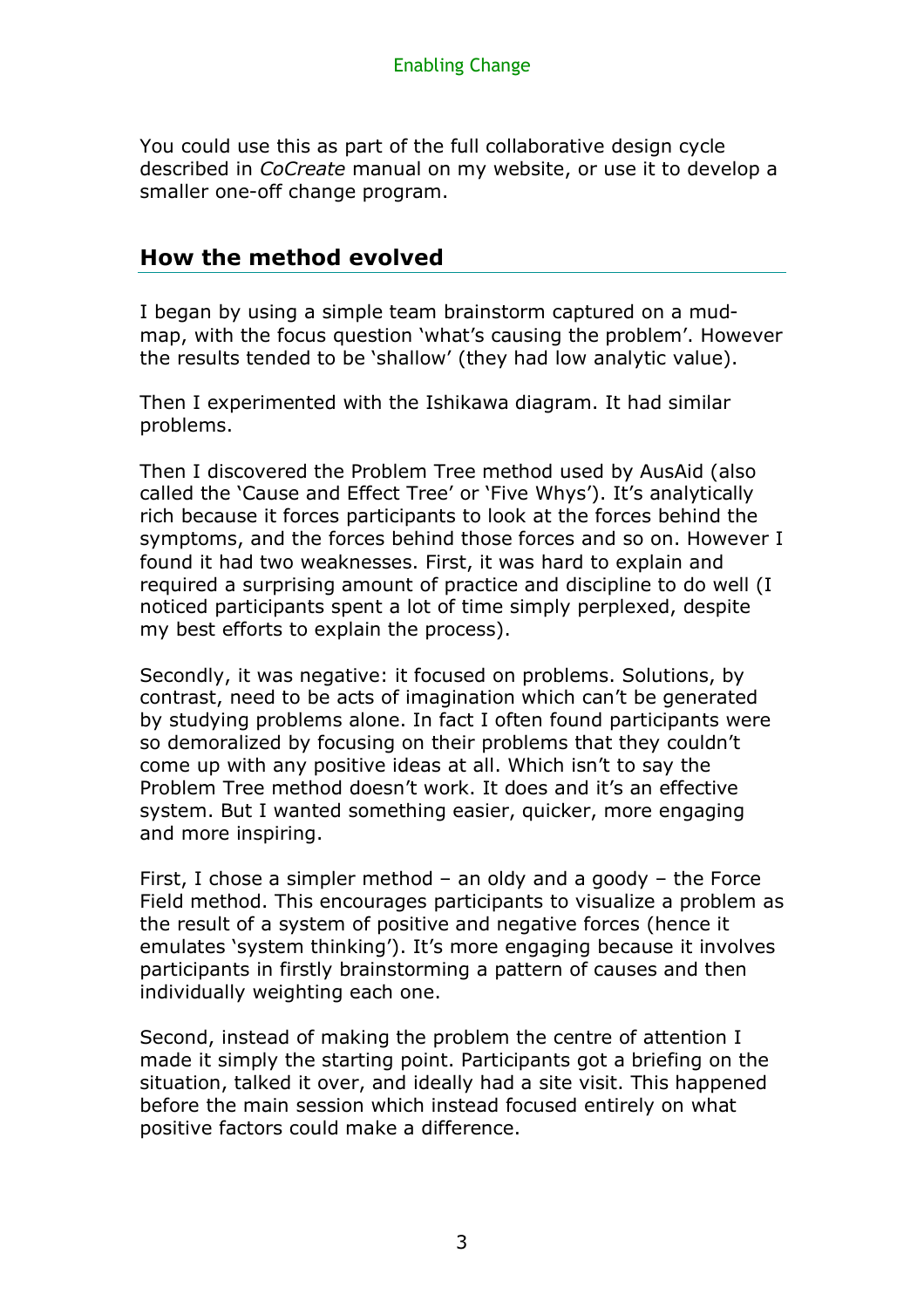I've tested the method perhaps a dozen times now. I find it generates intense, animated, positive debate between the participants and results in imaginative, well-tempered program designs. And, importantly, it's easy to explain and do.

## **The 'What Would It Take Force Field' method**

Here's how the method works.

Essentially it involves one briefing session (including a tour where appropriate) and two forum-style sessions where participants work together in tables of 5-8. For compact issues, all the sessions could be combined into a single day event.

## **1) Preliminary steps**

## **a) Get thoroughly informed**

Usually there will be some existing information. Get hold of it. Put it in a briefing document for the participants.

Here's a check list of things to look for:

- The extent of the problem: how quantifiable is it? Baseline data?
- Lessons learnt in similar projects elsewhere: speak directly to experienced project staff in other organisations; obtain and read their evaluation reports;
- Scientific, technical, regulatory aspects: speak to experts in council and government agencies;
- Stakeholders (internal, external, community): find out about their perspectives, issues, knowledge resources and capacities;
- The community: talk to 'experts' or informants who know their community well; look at ABS and other social research data.
- Money: Where could you get more money?

If you spot important gaps in knowledge, you may want to commission a survey or new research before proceeding.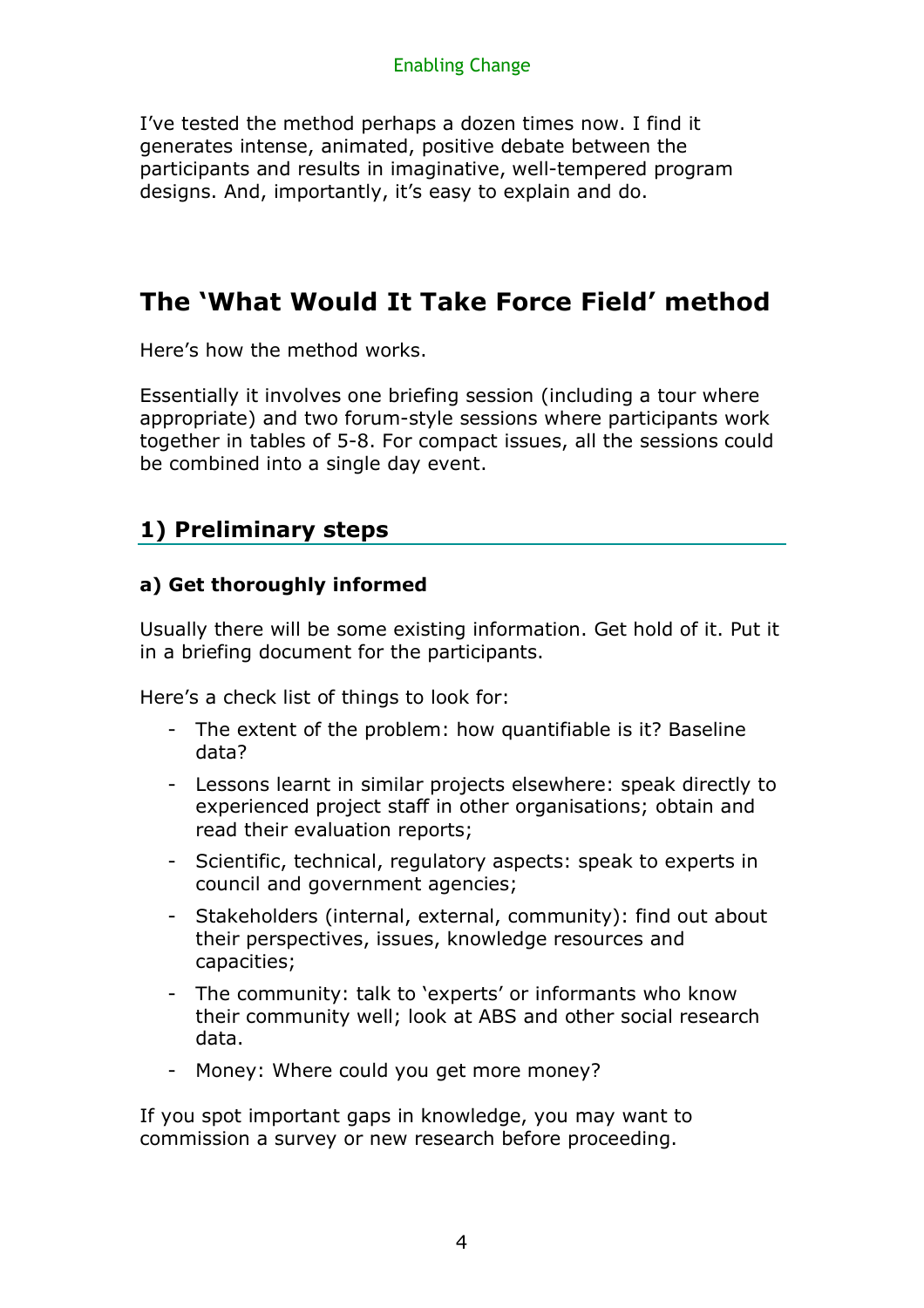## **b) Identify your brains trust**

Your most important ingredients are people. You will want to develop your program using the accumulated knowledge, expertise and life experiences of a wide diversity of people who have a strong interest in the outcome.

You'll want to include:

- people whose actions can make a difference;
- people living with the problem;
- people who may have to live with the solution;

- people with special expertise or life experience that bears on the situation;

- people with a good understanding of the underlying causes.

Avoid having 'turf sitters' who are just there to defend institutional interests. Be very careful with business representatives as their presence may damage the legitimacy of your program.

## **2) Briefing session: Acquaint your brains trust with the situation**

Give them a detailed expert briefing. Take them on a tour to see, smell and touch the problem. Let them speak with others who are living with the problem.

While it's important to look at the problem, it's even more important to stretch people's minds with possible solutions. As a facilitator, your job is to provide a rich feedstock of positive stories to feed their imaginations. Discover how other communities are tackling similar problems and creating new futures. It's a big planet and it's full of inspiration – people in Denmark, Oregon, Guangzhou, Saskatoon and Christchurch are wrestling with just the same issues. Find out what they are creating and share it with your participants.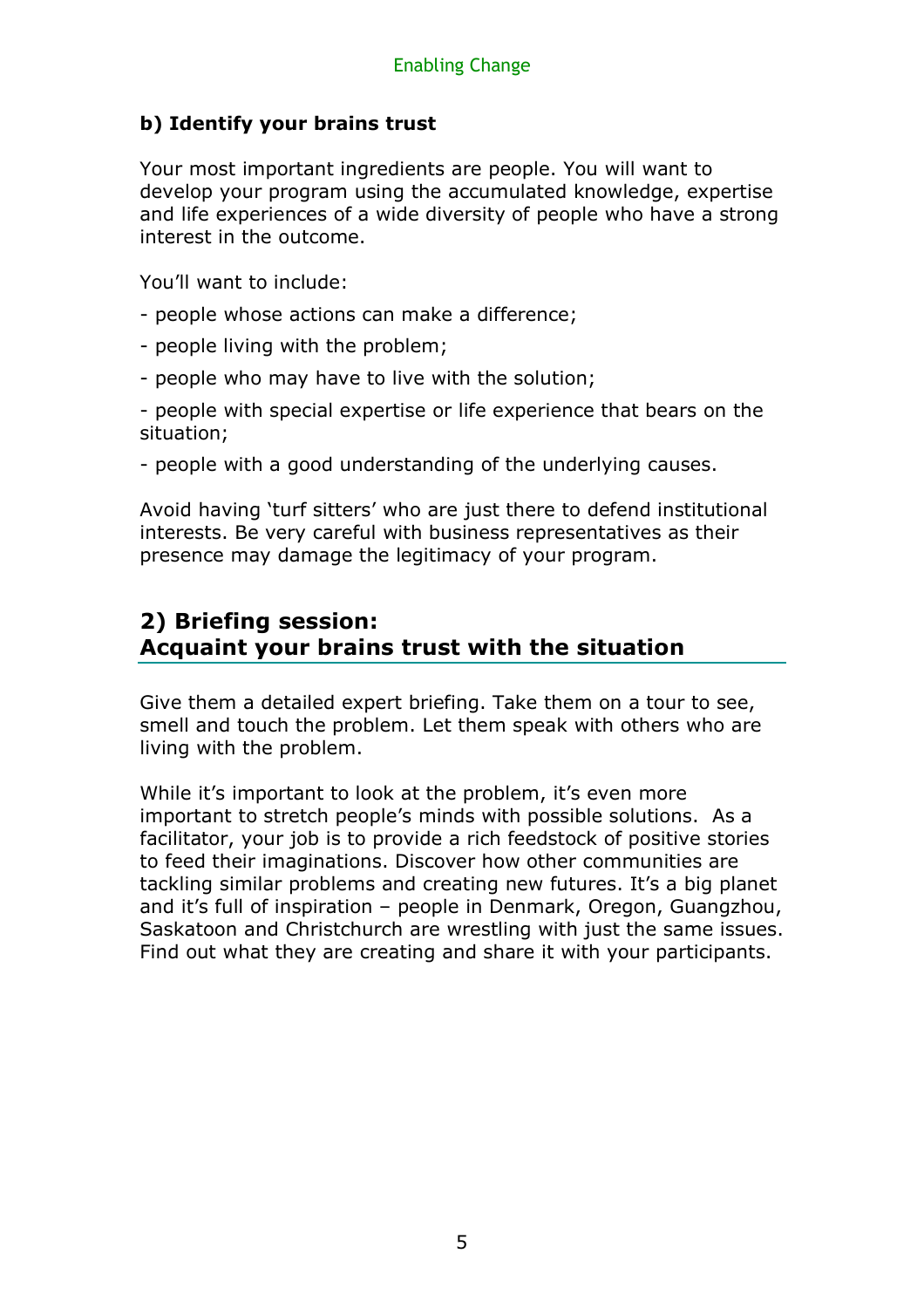## **3) First forum session: Agree on a desired program outcome**

At the first forum there are some preliminary questions you'll need to consider to create clarity on the 'why' of the program.

- what, exactly, is the problem?
- how could you measure the problem?
- what is the desired long term program outcome?
- what is the geographic boundary of the program?
- what institutional plans and strategies bear on the problem?
- what, if any, targets exist?

These are important issues that deserve adequate time for discussion. Even 'What, exactly, is the problem?' is a deceptively simple question. The participants will come with different interests, values, expectations and definitions of success. A common agreed position – and an acknowledgement of the diversity interests and values – is vital before you proceed.

This stage will need adequate time for information and expert presentations, plus at least one facilitated discussion of 1-2 hour length, and much more if the issue is controversial (if it takes less time you've probably left important people out).

**HINT:** allow a lot of discussion, but instruct participants to keep it simple and don't start devising solutions or possible program activities yet. And don't let them analyse causes yet. Instruct them to by define the problem in it's *most observable, tactile, easily measurable terms* e.g. mortality and morbidity figures. Then simply INVERT this statement to create the 'desired program outcome' ie. a specified reduction in mortality and morbidity figures over the long term (e.g. 3-10 years, depending on the situation).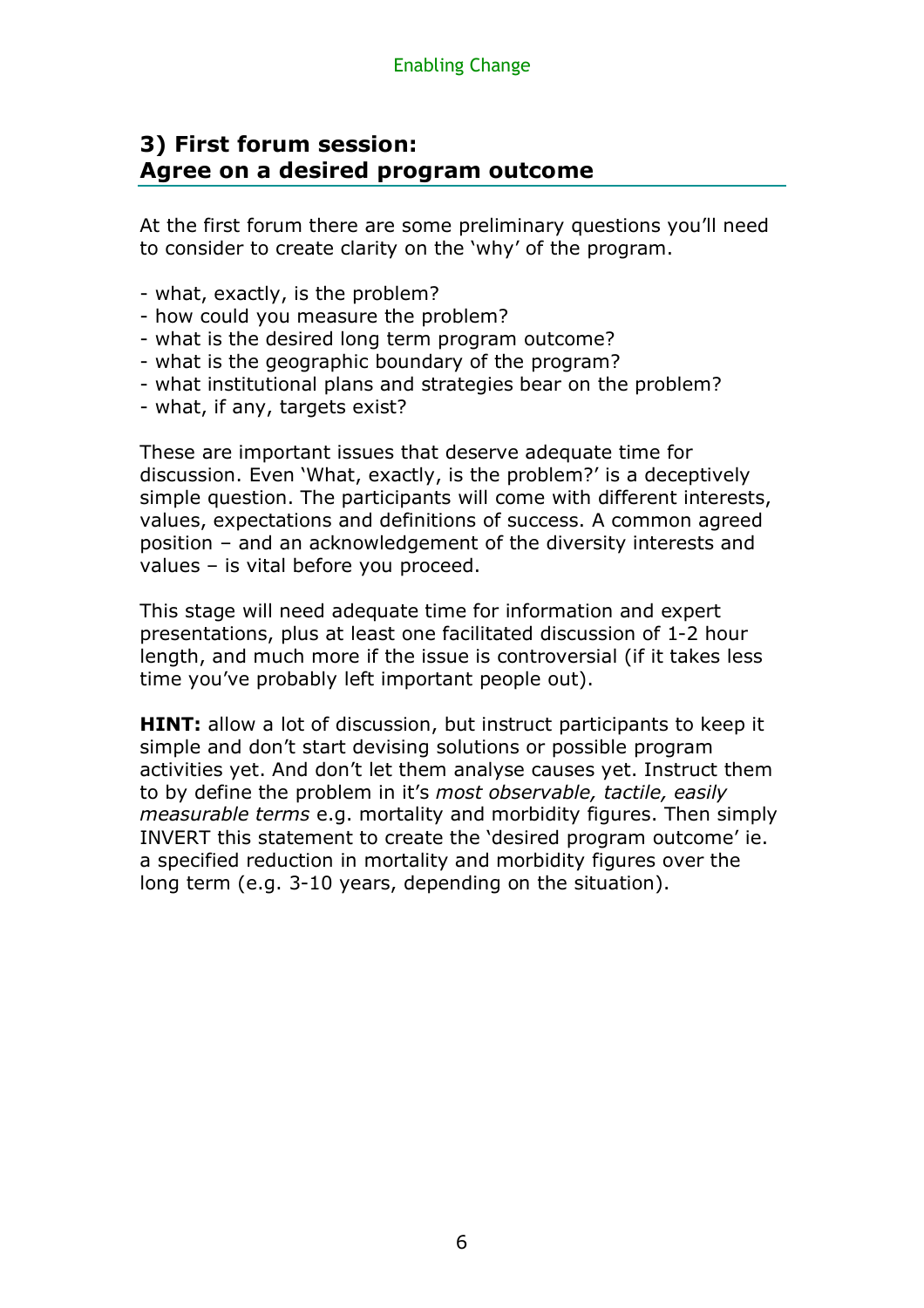## **4) Second forum session: The Force Field process**

**Time:** a single 2 to 3 hour session.

**Materials:** marker pens, flipchart paper (coloured dots are nice but optional), whiteboard.

**Skilled staff:** a facilitator

**Numbers:** from 10 to 100 participants, working in teams of 5-8.

**Step 1:** Appoint a facilitator and scribe for each team. The team facilitator's job is to ensure all have a fair go and the discussion stays on track.

Clearly describe the process to be followed.

Ask scribes to draw up a sheet of flipchart paper, as follows, with the previously agreed 'desired program outcome' in the centre (remember your participants agreed on that in Stage 3).

Time: 5-10 mins.



How to draw up the flip chart paper.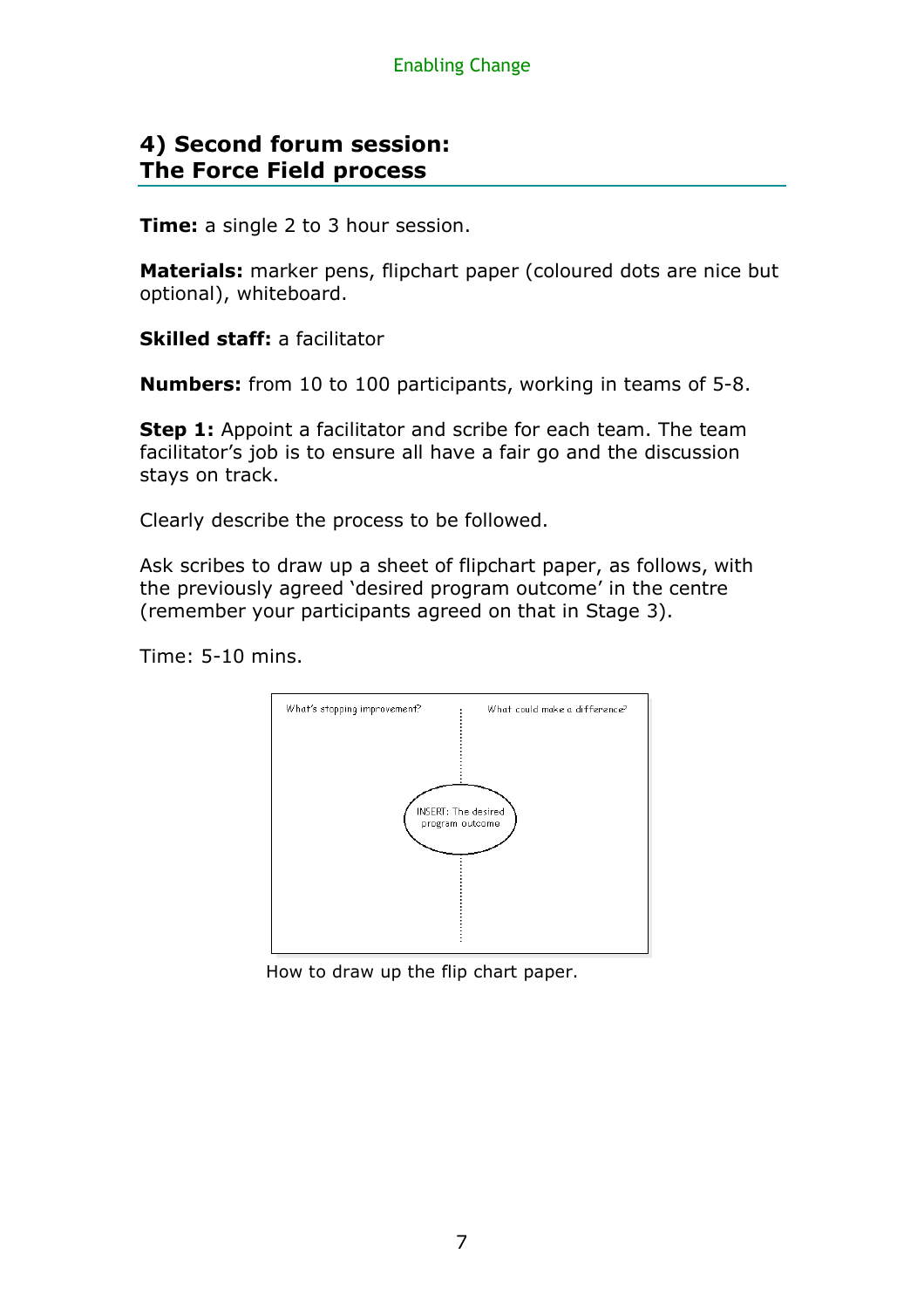## **Step 2: Brainstorm and discussion**

Give each participant two minutes to privately consider their answers to the following focus questions:

- a) "What's stopping improvement?" and
- b) "What could make a difference?"

Go around the table collecting each person's views and record them as follows, with discussion as needed until the group is satisfied the pattern represents their collective views.

#### Time: 20-25 mins



How to map the negative and positive forces.

### **Step 3:** Weight the results

Each participant is given ten (10) points and asked to distribute them to the forces which they think are most potent in inducing change. Participants will have to think about consider both the strength of the forces and whether the program is likely to have the time and resources to modify them.

(It's fun to give people coloured dots to mark their weightings.)

Time: 5-10 mins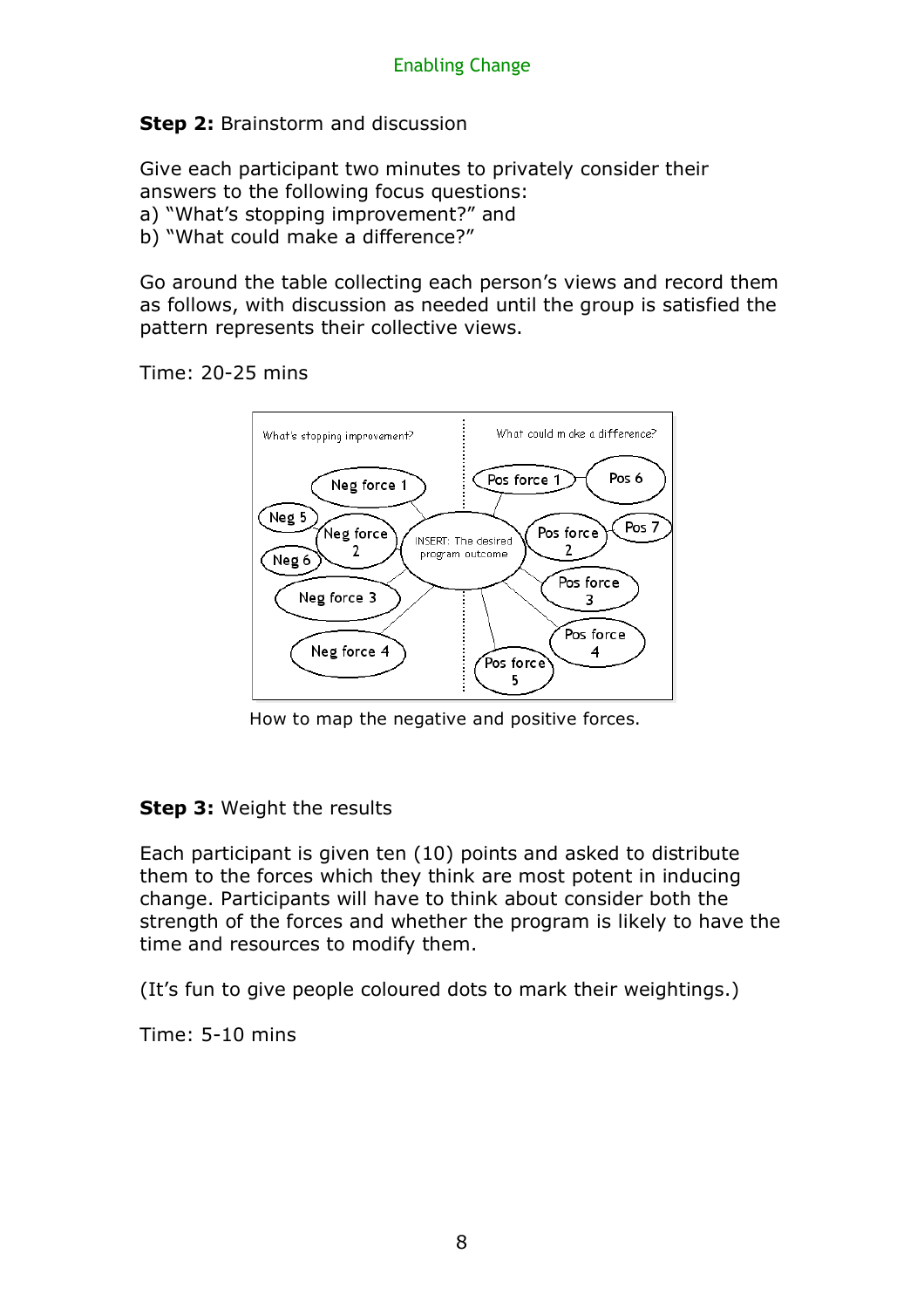

How to weight the forces.



Example of a WWITFF for creating 'A safe and more friendly neighbourhood' in parts of northern Sydney.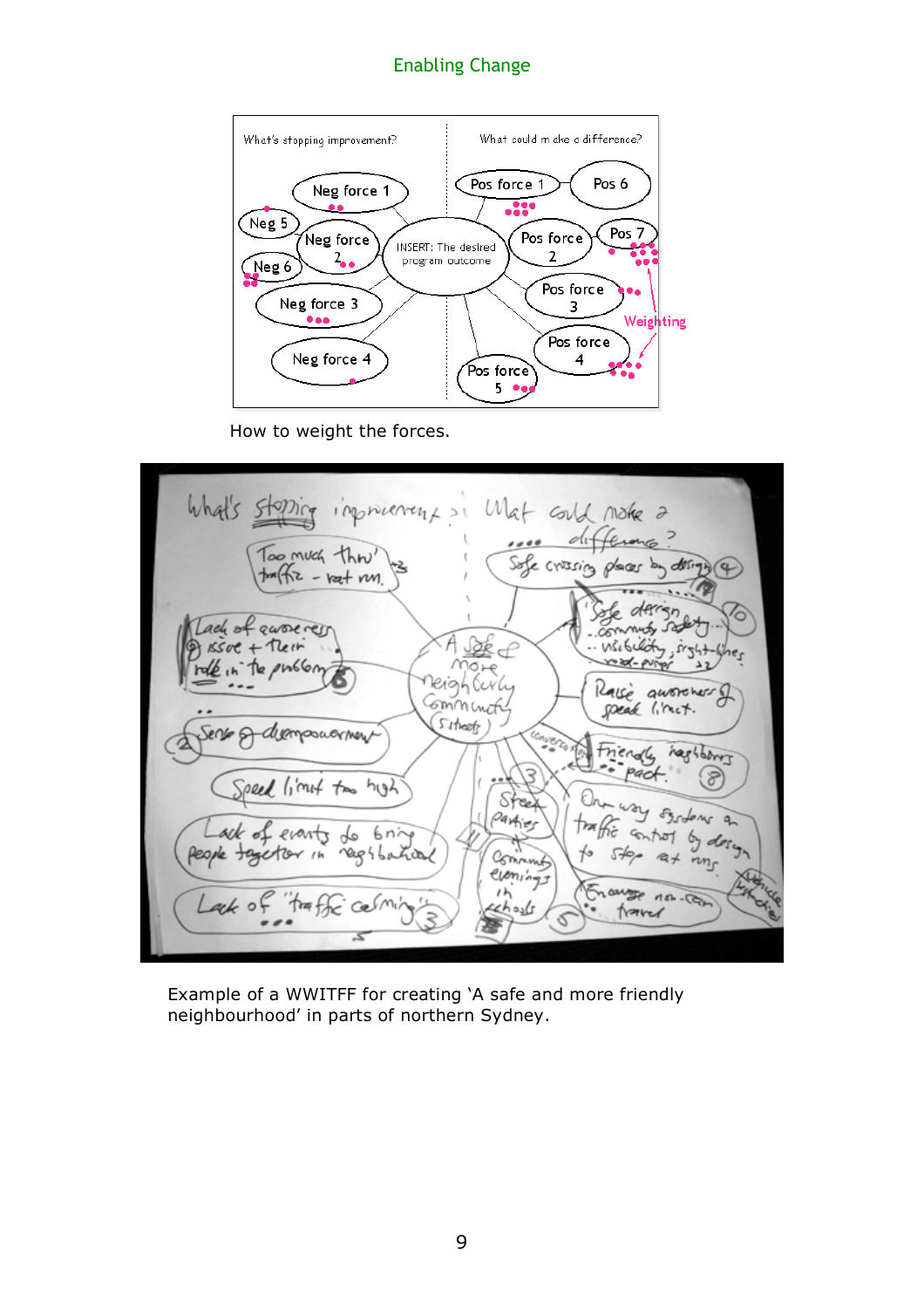## **Step 4:** Report back

Each team reports back on the 3 or 4 forces they believe would make the biggest difference.

The facilitator then collates the results from each table on a whiteboard and seeks consensus from the group on the 'top set' of 'attackable forces'. Ideally you should aim for no more than 3-5 forces to target in your program (for resource reasons).

Time: leave 5 minutes per team, plus 5-10 minutes for consensus  $(6 \text{ teams} = 30-40 \text{ minutes})$ 

### **Step 5: Write as objectives**

Now here's the beautiful thing. You just add a verb and these 'attackable forces' become your program OBJECTIVES.

For instance 'too much through traffic' becomes 'reduce through traffic'; 'safe crossing places by design' becomes 'install safe crossing places by design'.

## **5) Adding indicators**

The next stage – which is probably best done by a smaller group, on another day – is to set measurable *indicators, methods of collecting data* and *targets* for each objective. You'd be aiming to make each objective SMART (specific, measurable, achievable, relevant (to the problem), and timelined). Now you have an evaluation strategy for your program!

## **For big programs**

If you're running a big sprawling program (say, repairing a large catchment) and you have the resources to pursue many objectives over time, then don't limit yourself to just 3 or 4 objectives. Let your head go and have, say 10 or 15. In that case you'll want to do some logical clustering to create sub-programs with a handful of objectives each.

A good way to do this is to transfer the objective to A4 sheets of paper, one per sheet, written in thick marker pens.

Then lay them on the floor and have the participants stand around discussing the merits of different arrangements, until you have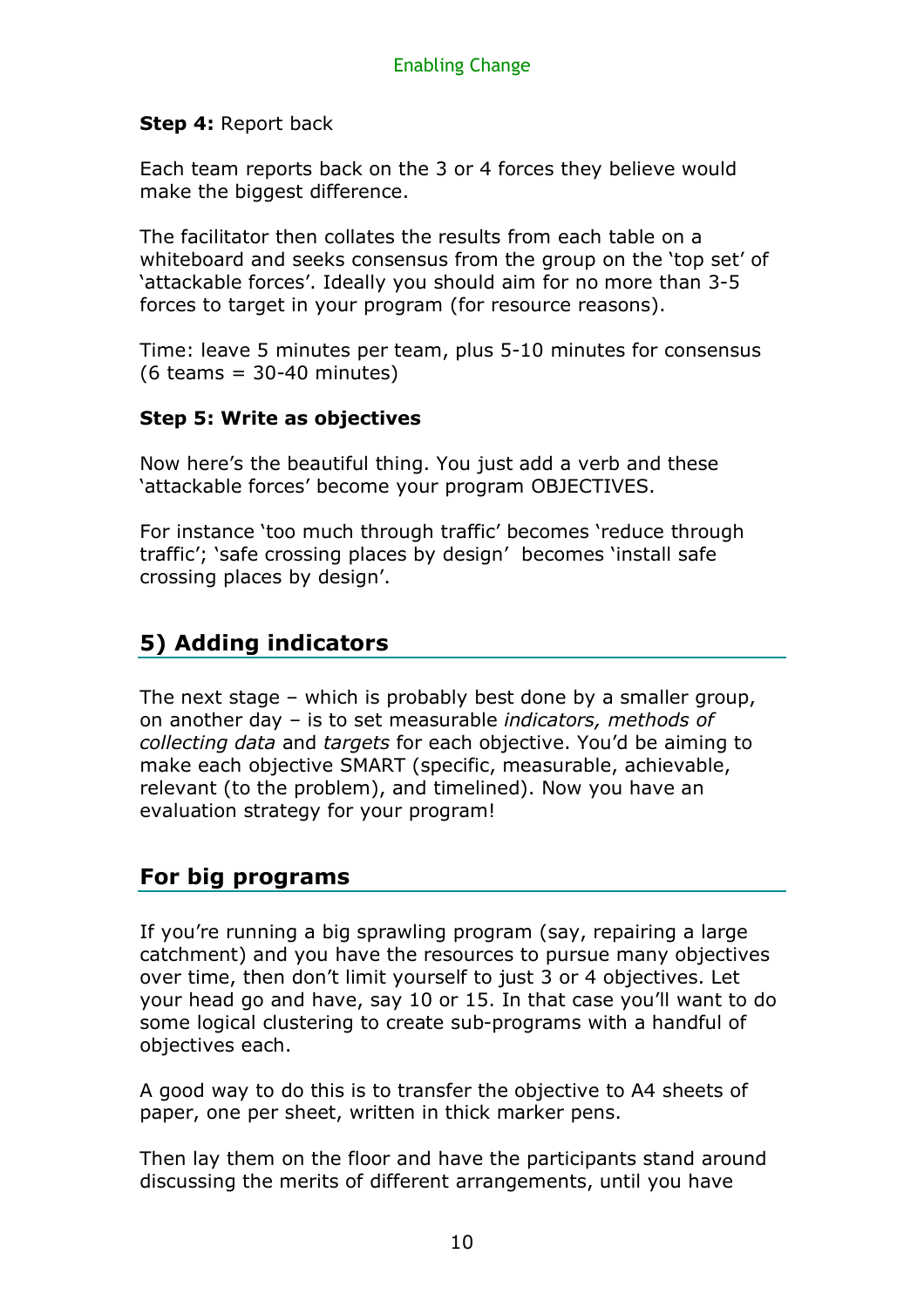agreed on coherent sub-programs (see photo, below, from a steering committee workshop to develop a Lower Georges River Sustainability Strategy: budget \$2m).



## **And that's your theory of change!**

You have now achieved a very powerful thing. You have involved a diverse brains trust - including the very people who will need to act and whose ownership therefore is vital - in creating a THEORY OF CHANGE for your program.

The theory of change can be stated quite simply:

IF

we achieve progress towards OBJECTIVE 1; AND

we achieve progress towards OBJECTIVE 2; AND

we achieve progress towards OBJECTIVE 3;

**THFN** 

We will achieve progress towards THE DESIRED PROGRAM OUTCOME.

Your program now becomes an experiment to test that explicit hypothesis. As you collect evidence you'll be able to refine and modify the theory of change so that it becomes an even better match to reality (ie it's a way to do Action Learning).